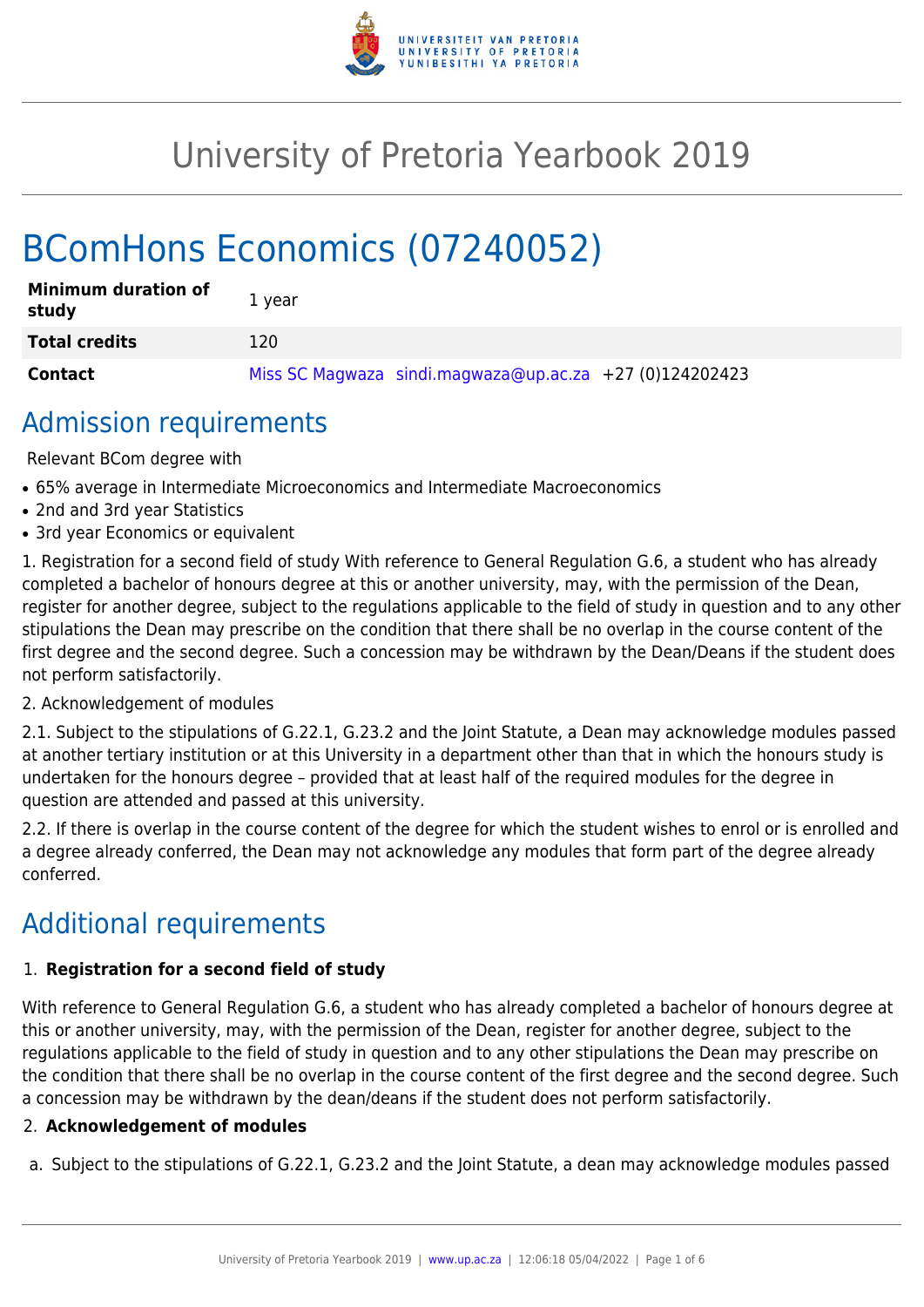

at another tertiary institution or at this University in a department other than that in which the honours study is undertaken for the honours degree – provided that at least half of the required modules for the degree in question are attended and passed at this university.

b. If there is overlap in the course content of the degree for which the student wishes to enrol or is enrolled and a degree already conferred, the Dean may not acknowledge any modules that form part of the degree already conferred.

# Other programme-specific information

A minimum of least 120 credits must be obtained, 90 from compulsory modules and 30 from the research component.

Please consult the alphabetical list of modules for applicable module prerequisites.

The Economics programme is a one year programme, and, therefore, students cannot fail any modules. Failure of any module will lead to expulsion from the programme.

All honours candidates are required to attend the Department's orientation and welcome programme, which orientates candidates with respect to the requirements and demands of the postgraduate programme, and deals with critical administrative and academic requirements necessary to succeed in the postgraduate programme.

# **Capacity limitations**

- The supervision of postgraduate students is a time-consuming process, and, therefore, the Department reserves the right to limit entry into programmes.
- Please consult the Department for the most recent information on enrolment expectations.
- All reasonable measures will be taken to ensure that those students who meet the minimum requirements, are enrolled.
- In the event that departmental capacity cannot accommodate the number of students who meet the minimum requirements, the students will be ranked according to the above averages, and only the top performing students will be admitted to the programme, in accordance with the number of students that the departmental teaching capacity and supervision can accommodate.

# Examinations and pass requirements

In calculating marks, General Regulation G12.2 applies. Subject to the provisions of General Regulation G.26, a head of department determines, in consultation with the Dean

- when the honours examinations in his/her department will take place, provided that:
- i. honours examinations which do not take place before the end of the academic year must take place no later than 18 January of the following year, and all examination results must be submitted to Student Administration by 25 January; and
- ii. honours examinations which do not take place before the end of the first semester may take place no later than 15 July, and all examination results must be submitted to Student Administration on or before 18 July.
- whether a candidate will be admitted to a supplementary examination, provided that a supplementary examination is granted, only once in a maximum of two prescribed semester modules or once in one year module;
- supplementary examinations (if granted) cover the same subject matter as was the case for the examinations;
- NB: For the purpose of this provision, the phrase "not sit for an examination more than twice in the same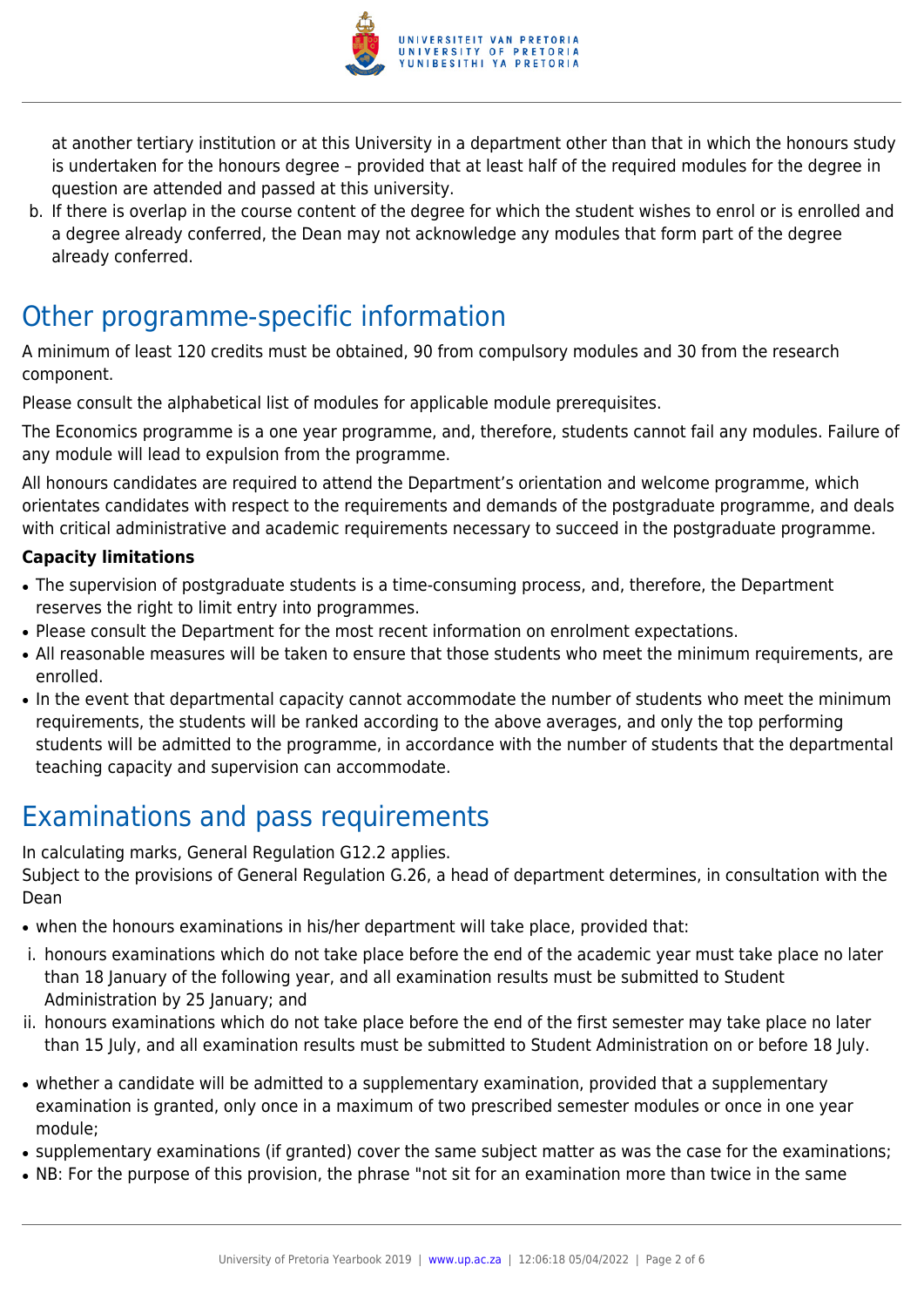

subject" as it appears in General Regulation G.18.2, implies that a candidate may not be admitted to an examination in a module, including a supplementary examination, more than three times.

• the manner in which research reports are prepared and examined in his/her department.

**NB**: Full details are published in each department's postgraduate information brochure, which is available from the relevant head of department. The minimum pass mark for a research report is 50%. The provisions regarding pass requirements for dissertations contained in General Regulation G.12.2 apply mutatis mutandis to research reports.

Subject to the provisions of General Regulation G.12.2.1.3, the subminimum required in subdivisions of modules is published in the study guides, which is available from the relevant head of department.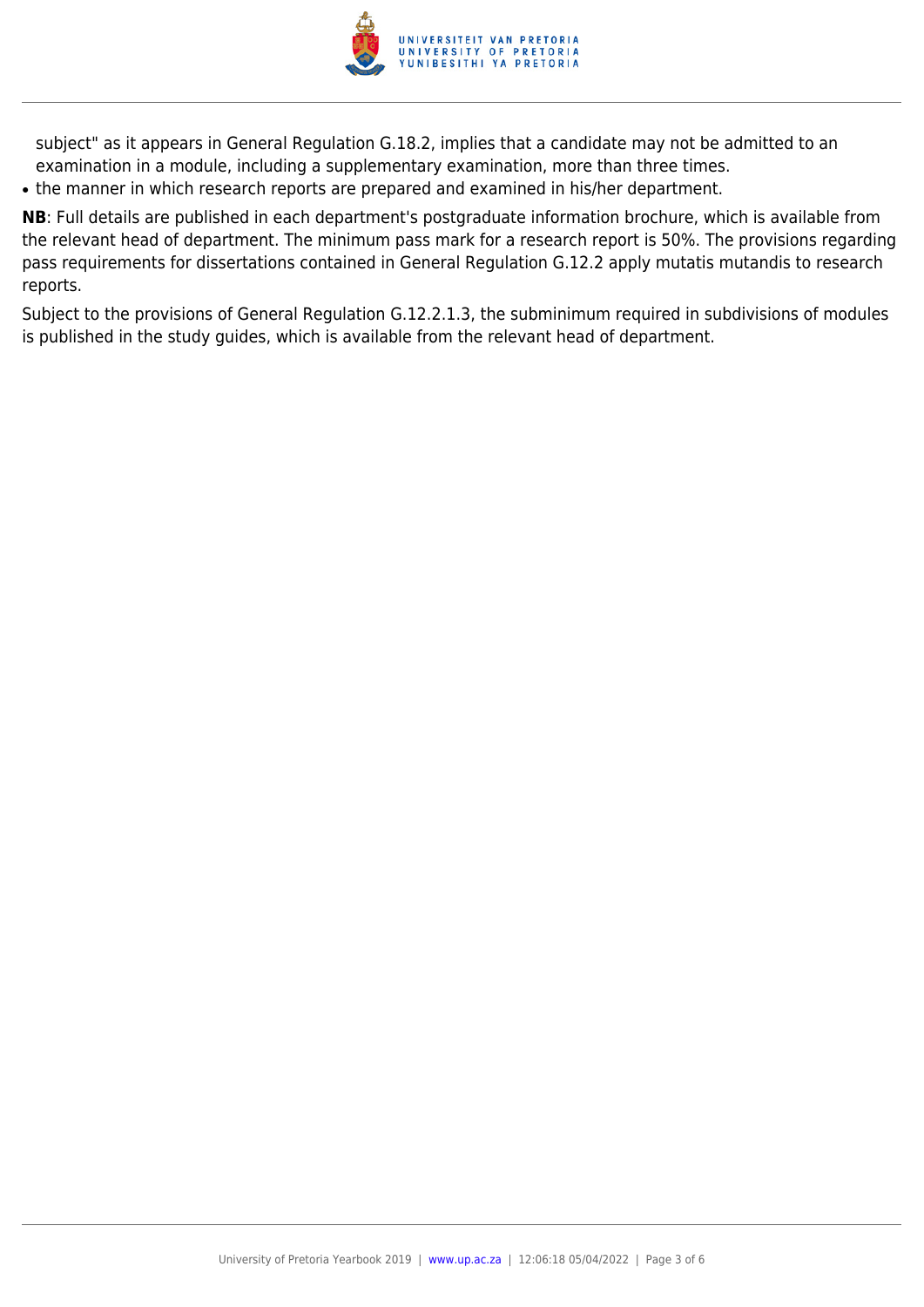

# Curriculum: Final year

**Minimum credits: 120**

# **Core modules**

# **Research essay 795 (EKN 795)**

| Only for Honours Economics students<br><b>Prerequisites</b><br><b>Contact time</b><br>1 lecture per week |
|----------------------------------------------------------------------------------------------------------|
|                                                                                                          |
|                                                                                                          |
| <b>Language of tuition</b><br>Module is presented in English                                             |
| Economics<br><b>Department</b>                                                                           |
| <b>Period of presentation</b><br>Year                                                                    |

## **Module content**

This module will present the underlying principles of research methodology, as well as the principles of writing, referencing, and research ethics. The module will be evaluated based on an economics research proposal, a research ethics submission and a research paper focussing on the analysis of economic issues or policies.

# **Econometrics 713 (EKT 713)**

| <b>Module credits</b>         | 15.00                                                                         |
|-------------------------------|-------------------------------------------------------------------------------|
| <b>Service modules</b>        | Faculty of Natural and Agricultural Sciences                                  |
| <b>Prerequisites</b>          | Only for BComHons: Agricultural Economics, Econometrics or Economics students |
| <b>Contact time</b>           | 2 lectures per week                                                           |
| <b>Language of tuition</b>    | Module is presented in English                                                |
| <b>Department</b>             | <b>Economics</b>                                                              |
| <b>Period of presentation</b> | Semester 1                                                                    |

## **Module content**

An introductory yet comprehensive course in econometrics, encompassing an in-depth examination of elementary statistics and regression analysis. This includes the fundamentals of simple and multiple regression analyses, as well as estimation, inference and hypothesis testing. Considerable attention is devoted to practical applications on current economic issues and examples drawn from the applied economic literature.

## **Econometrics 723 (EKT 723)**

| <b>Module credits</b> | 15.00                                                     |
|-----------------------|-----------------------------------------------------------|
| <b>Prerequisites</b>  | Only for Hons Econometrics or Economics students: EKT 713 |
| <b>Contact time</b>   | 2 lectures per week                                       |
| Language of tuition   | Module is presented in English                            |
| <b>Department</b>     | <b>Economics</b>                                          |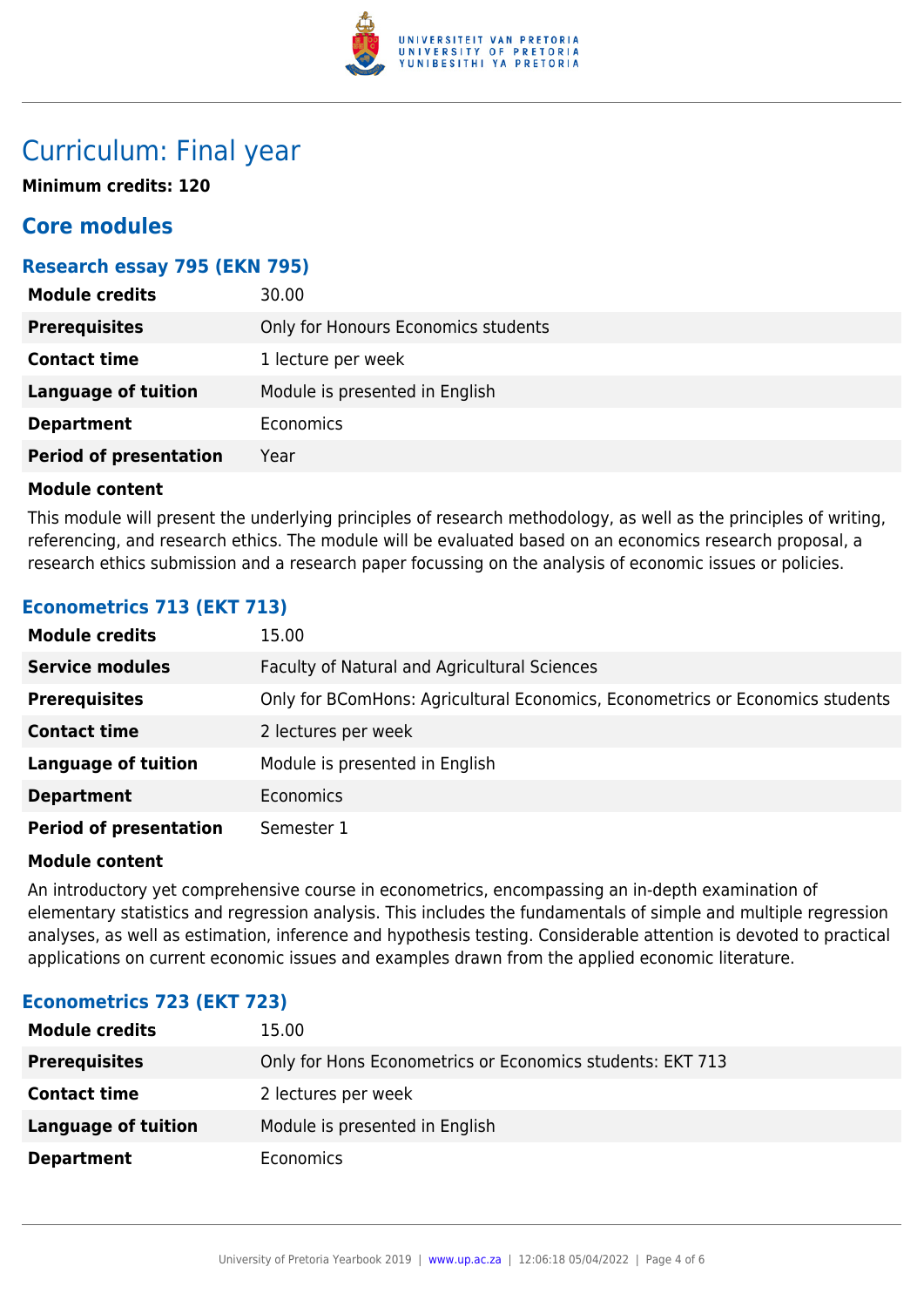

#### **Period of presentation** Semester 2

#### **Module content**

An advanced course in econometrics that goes beyond elementary statistics and regression analysis. This includes in-depth analyses of the theory and application of stationarity, unit roots and co-integration in single equations. In addition to this, the concepts of qualitative analysis, cross-sectional modelling and simultaneousequation modelling are dealt with.

### **Macroeconomics 780 (MEK 780)**

| <b>Module credits</b>         | 15.00                                        |
|-------------------------------|----------------------------------------------|
| <b>Service modules</b>        | Faculty of Natural and Agricultural Sciences |
| <b>Prerequisites</b>          | Admission into relevant programme            |
| <b>Contact time</b>           | 2 lectures per week, 1 seminar per week      |
| <b>Language of tuition</b>    | Module is presented in English               |
| <b>Department</b>             | Economics                                    |
| <b>Period of presentation</b> | Semester 1                                   |

#### **Module content**

This module will cover the core theoretical concepts of macroeconomics focussing specifically on labour and goods markets as well as intertemporal issues, such as capital markets. Topics will include economic growth, exogenous and endogenous, business cycles, monetary economics, stabilization policies and structural policies.

## **Macroeconomics 781 (MEK 781)**

| <b>Module credits</b>         | 15.00                          |
|-------------------------------|--------------------------------|
| <b>Prerequisites</b>          | <b>MEK 780</b>                 |
| <b>Contact time</b>           | 1 lecture per week             |
| <b>Language of tuition</b>    | Module is presented in English |
| <b>Department</b>             | Economics                      |
| <b>Period of presentation</b> | Semester 1 or Semester 2       |

#### **Module content**

As a follow-on to the first semester of macroeconomics MEK 780, this module will cover more advanced topics in macroeconomics, especially international finance and political economy. The role of money will also receive attention.

#### **Microeconomics 780 (MIE 780)**

| <b>Module credits</b>  | 15.00                                        |
|------------------------|----------------------------------------------|
| <b>Service modules</b> | Faculty of Natural and Agricultural Sciences |
| <b>Prerequisites</b>   | Admission into relevant programme            |
| <b>Contact time</b>    | 4 lectures per week                          |